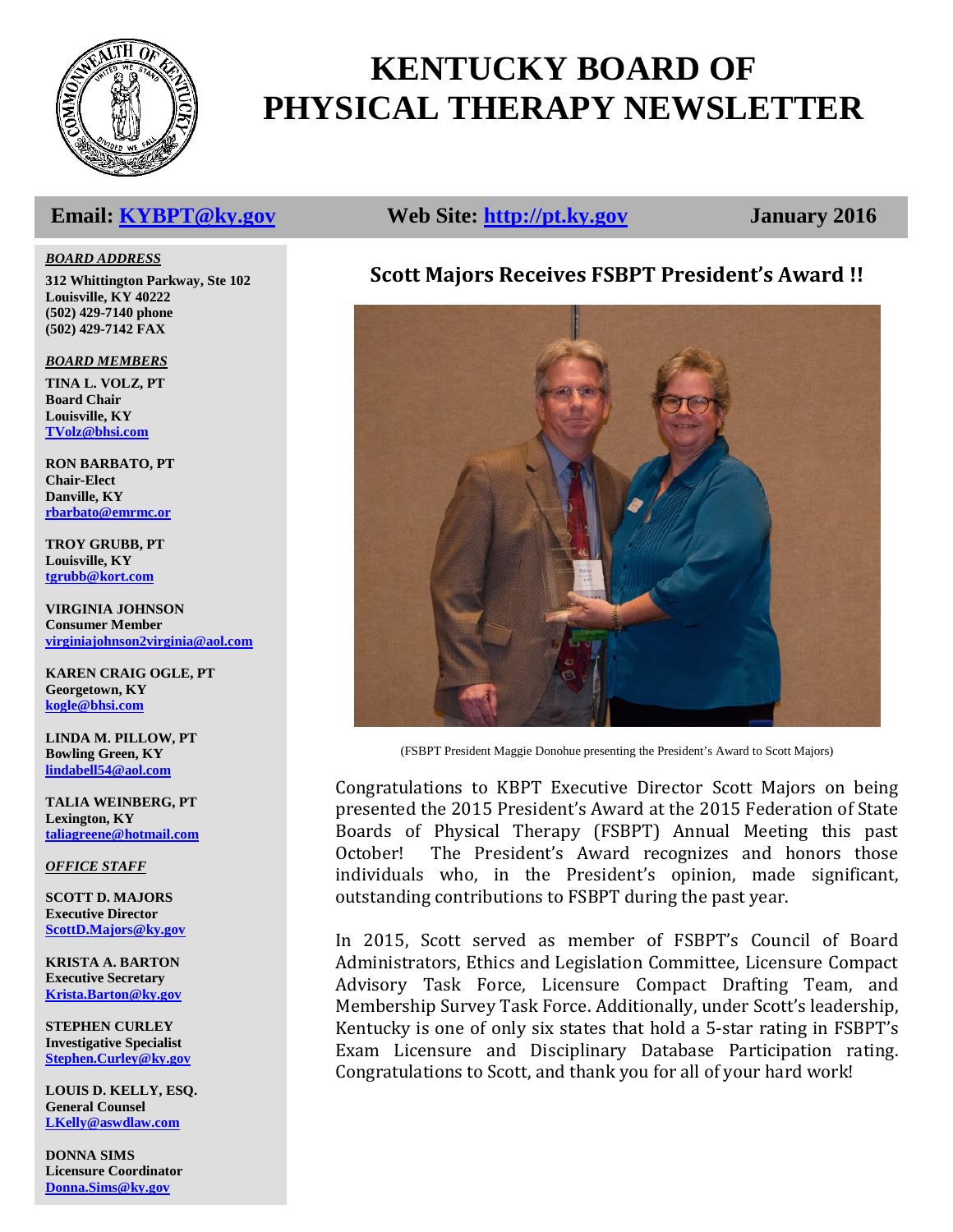### **New Regulation Changes Approved**

In 2015, the Kentucky General Assembly enacted legislation removing the mandatory requirement that health care providers, including physical therapists and physical therapist assistants, have HIV/AIDS training as a condition of receiving an initial credential, reinstatement or renewal of a credential, or obtaining a credential as a foreign-educated applicant. To comport with these changes, the Board submitted proposed amendments to the Administrative Regulation Review Subcommittee and the Interim Joint Committee on Health and Welfare. Other proposed changes were made to address pending issues with the respective regulations.

On December 16, 2015, all proposed amendments were approved along with some additional housekeeping changes. The following represents the substantive changes:

### **201 KAR 22:020 – Eligibility and credentialing procedure.**

**Section 2(1)(c)** – this provision was eliminated to remove the requirement that examination candidates must complete at least two (2) hours of HIV/AIDS training approved by the Cabinet for Health and Family Services (CHFS).

**Section 2(3)** – After "an applicant", insert "for licensure or certification".

**Section 2(4)** – After "in any jurisdiction, an applicant", insert "for licensure or certification."

**Section 4(1)** – language was added to clarify that candidates seeking to obtain a temporary permit were not required to meet the qualifications for the retake and remediation provisions of Section 2(3) and (4).

### **201 KAR 22:040 – Procedure for renewal or reinstatement of a credential for a physical therapist or physical therapist assistant.**

**Section 1(4)** – this provision was eliminated to remove the requirement that credential holders complete at least two (2) hours of HIV/AIDS training once every ten (10) years.

**Section 1(5)** – this provision was eliminated to remove the requirement that credential holders seeking renewal must provide verification that he or she has not: (a) violated KRS 327.070; (b) had a professional credential disciplined or under disciplinary review in another jurisdiction; (c) had a civil claim made against the credential holder related to practice of physical therapy; or (d) defaulted on the repayment obligation of financial aid programs administered by the Kentucky Higher Education Assistance Authority (KHEAA).

### **201 KAR 22:070 – Requirements for foreign-educated physical therapists.**

**Section 1(2)(d)** – This provision was eliminated to remove the requirement that foreign-educated applicants must complete HIV/AIDS education as a condition of receiving a credential.

Current versions of the new regulations can be found at the Board's website at  $\frac{http://pt.ky.gov.$  If you have any questions concerning these changes to the regulations, you may contact Board staff at (502) 429-7140.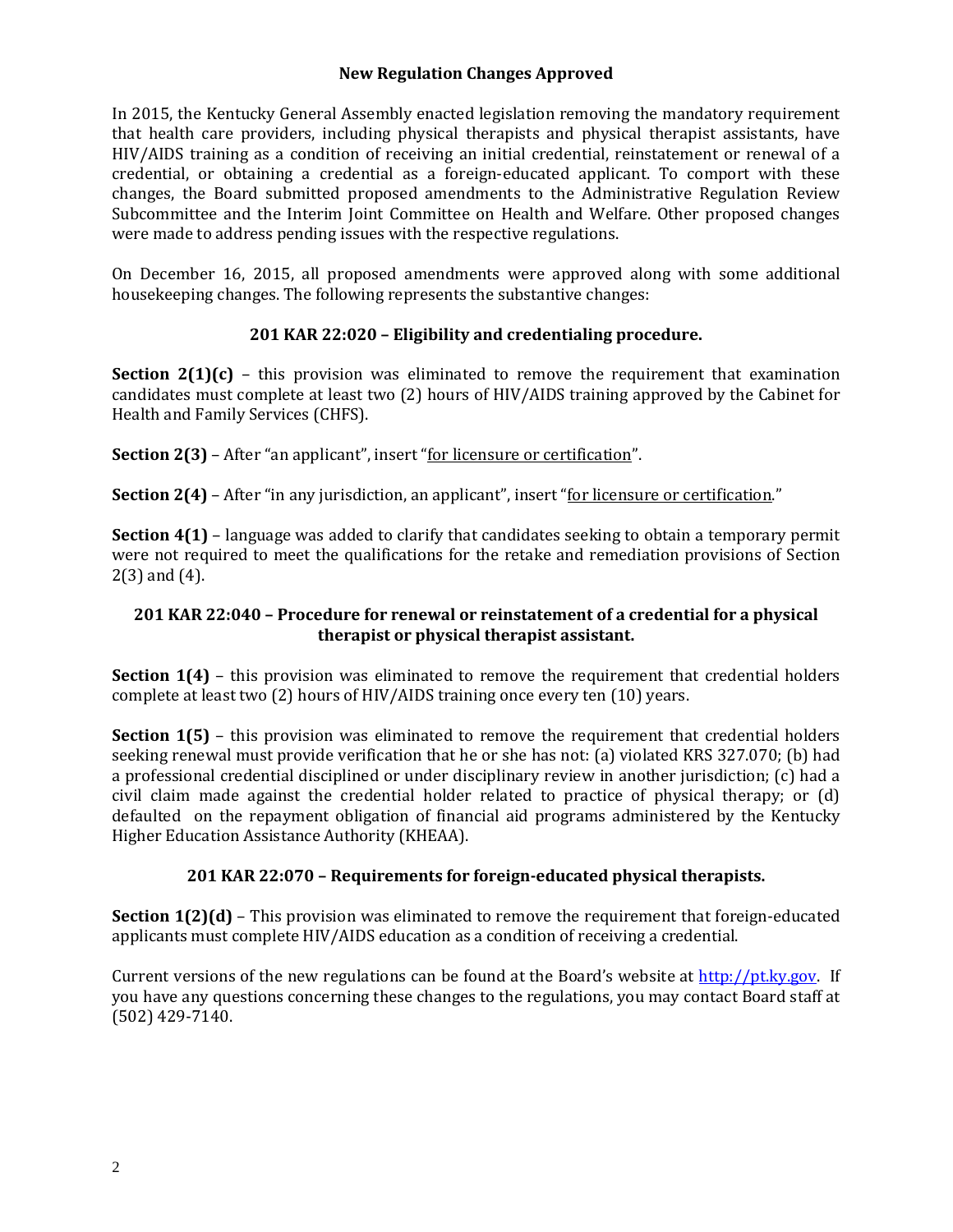# **Jurisprudence Exam Required for All Licensees**

The 2015 -- 2017 Jurisprudence Examination (JE) is available on our website at [http://pt.ky.gov.](http://pt.ky.gov/) There is no cost for you to take the JE and it can be taken at any time.

Successful completion of the JE by 03/31/2017 is required for all credential holders to renew their credential, and the JE's completion will count for 2 contact hours towards your continued competency requirements for the 2015 – 2017 biennium.

As of 01/01/2016, fewer than 10% of the Board's active credential holders had completed the JE requirement for the current biennium.

If you are unsure whether you have taken the 2015 -- 2017 JE, go to our website and open the JE: if you have completed the JE, once you enter your name and credential number you will receive confirmation via a webpage that says "Congratulations…you may download your certificate."

What are you waiting for? The JE is there and it's free!!

### **Continued Competency Reminder**

In addition to the 2 contact hours received for successful completion of the JE, the breakdown of required continued competency hours is listed below:

- 1. **Physical Therapists:** An additional 28 contact hours of continuing education.<br>(a) Category 1 at least 18 contact hours required; however, a
	- Category  $1$  at least 18 contact hours required; however, all 28 hours may be earned in Category 1.
	- (b) Category 2 no more than 10 contact hours; none is required in Category 2.
- 2. **Physical Therapist Assistants:** An additional 18 contact hours of continuing education.<br>(a) Category 1 at least 10 contact hours required; however, all 18 hou
	- Category  $1 at$  least 10 contact hours required; however, all 18 hours may be earned in Category 1.
	- (b) Category 2 no more than 8 contact hours; none is required in Category 2.
- 3. **2015 and 2016 Graduates**: New graduates have met the continuing competency hours from their educational credit hours. Note, however, that you are still required to complete the Jurisprudence Exam.
- 4. **Don't forget:** before you may claim completion of courses, seminars, workshops, symposia, or home study courses consisting of at least 3 contact hours, you must first ensure that the course offering has been approved by at least one of the following:<br>(a) the Board;
	-
	- (a) the Board;<br>(b) the Kentuc
	- (b) the Kentucky Physical Therapy Association (KPTA);<br>(c) the Federation of State Boards of Physical Therapy ( (c) the Federation of State Boards of Physical Therapy (FSBPT);<br>(d) the American Physical Therapy Association (APTA), or it

(d) the American Physical Therapy Association (APTA), or its sections, chapters or certified specialists; or<br>(e) another

another physical therapy licensing agency.

Source: 201 KAR 22:045 Section 2(2)(a).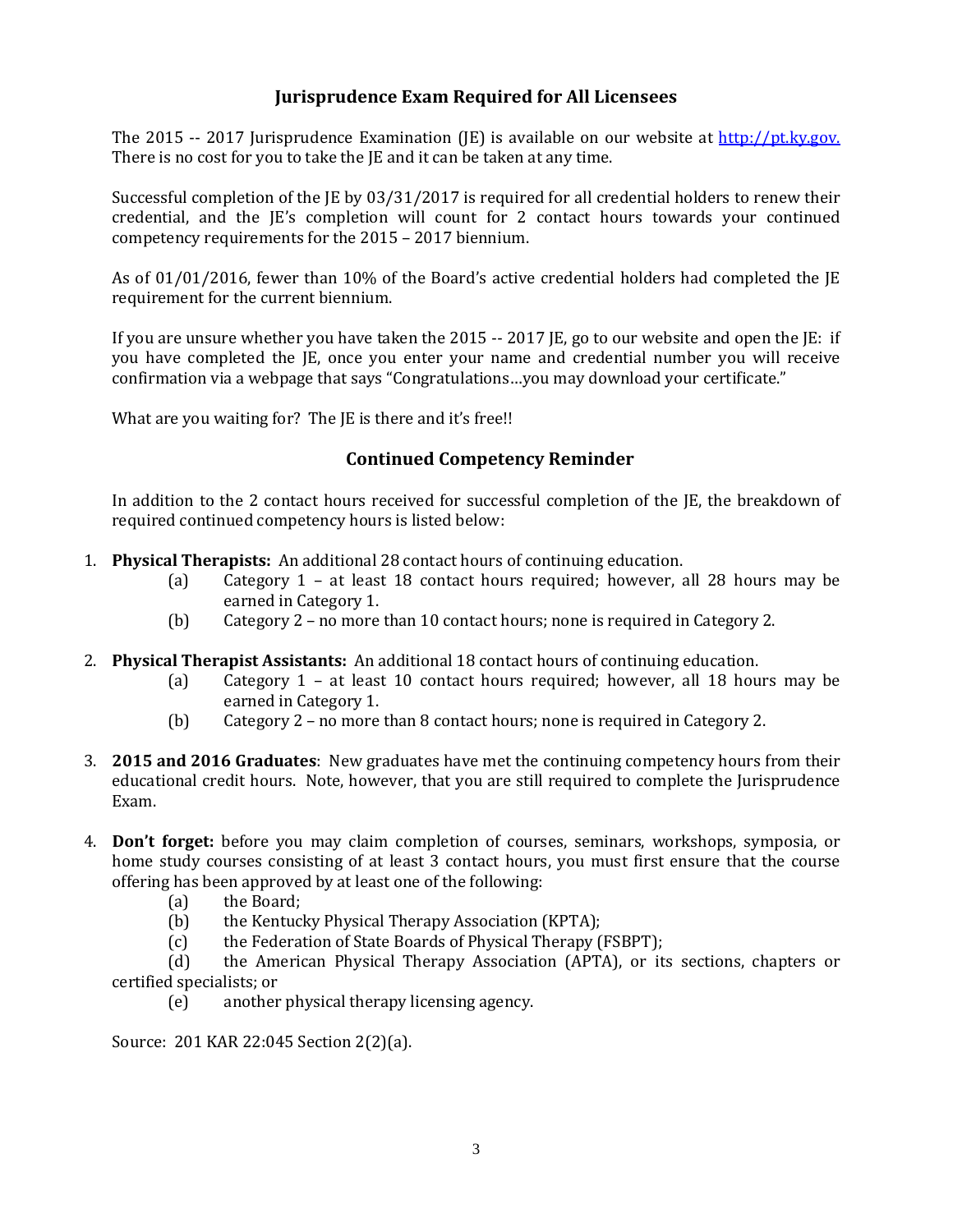#### **Open Meetings of the Board of Physical Therapy Coming to an Area Near You…?**

The Board of Physical Therapy is on the move!! Regular and special meetings of the Board are typically scheduled approximately six times each year, and they are usually held at the Board's office in Louisville, Kentucky. Recently, the Board has explored the feasibility of conducting some of these meetings at locations throughout the Commonwealth.

On September 17, 2015, the University of Kentucky's Physical Therapy program in Lexington hosted a regular meeting of the Board of Physical Therapy. This all-day meeting was open to the public and observed by faculty and students who were given opportunity to examine the Board's processes for discussing and establishing public policy which lead to sensible and effective regulation of the profession. This experience was well-received by all those who attended the meeting. The Board extends its sincere gratitude to Dr. Janice Kuperstein and her staff for helping to organize this event: through these efforts, the Board believes this event served as a wonderful experience for students, faculty and Board representatives alike.

The Board hopes to be able to schedule at least one of its 2016 meetings at a location other than its Louisville offices. Check back with the Board periodically to determine whether one of these meetings will be held at a location near you.

#### **Changes to Contact Information**

Reminder: you are required by law to notify the Board office within 30 days of a change in employment, home address, email address, or telephone number. In the notice provided to the Board, please provide your name, license/certificate number, and the full address, including county and telephone number. For your worksite, please provide the facility name and full address, including county and phone number.

This change in information may be emailed to **KYBPT@ky.gov**, or faxed to (502) 429-7142 or mailed to our office address:

> Kentucky Board of Physical Therapy 312 Whittington Parkway Suite 102 Louisville, KY 40222

A form to submit change of address is on the last page of this newsletter.

#### **Name Change**

If you have a name change, please submit a written request for this change to the Board accompanied by the legal document verifying the change. We will change your records in-house, but if you are requesting a new wallet card or wall certificate, there is a fee of \$15 for wallet cards and \$25 for wall certificates.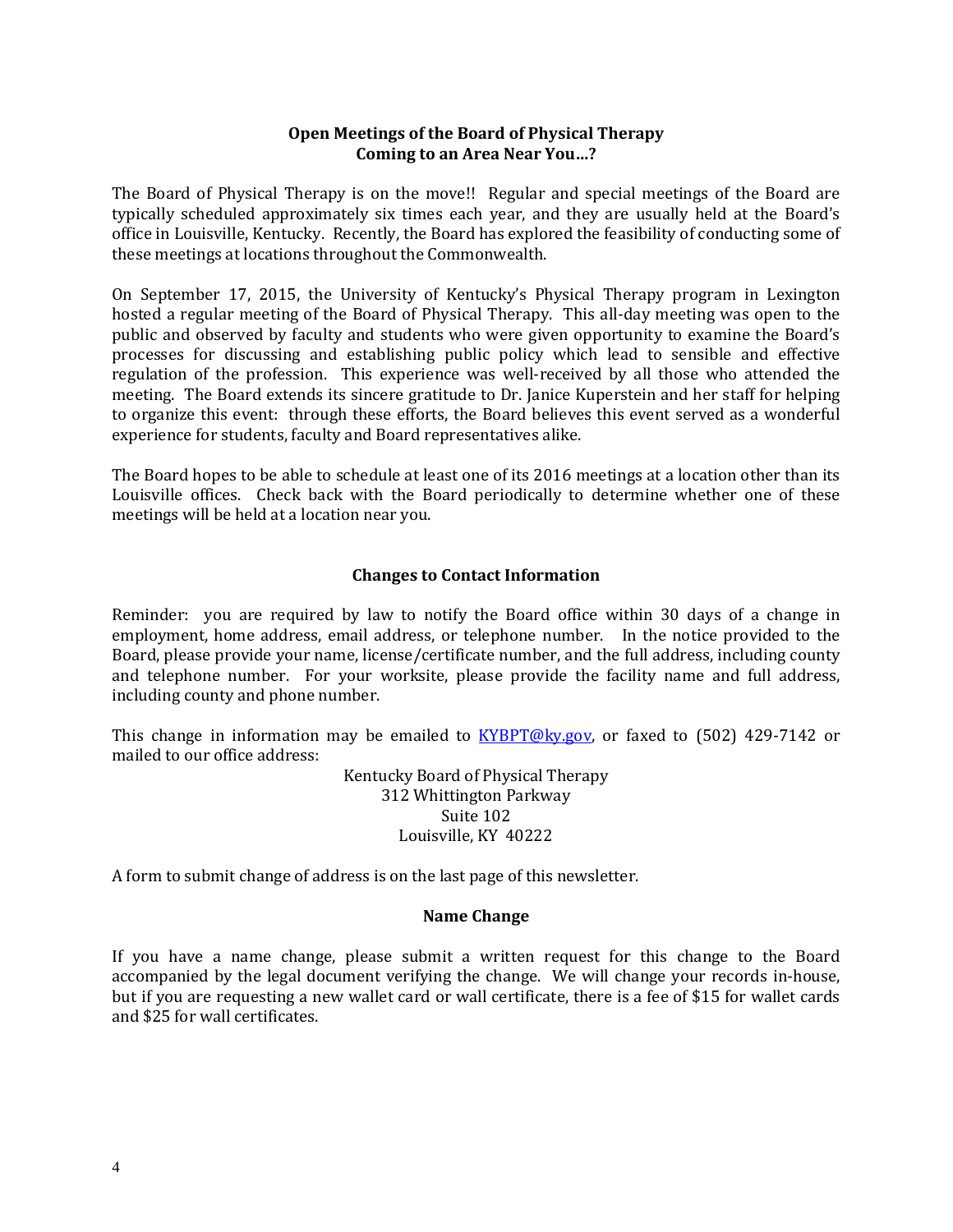#### **2015 Continued Competency Audit**

#### **Krista A. Barton KBPT Executive Secretary**

In the Board's last Newsletter, I summarized the Board's 2015 Continued Competency Audit procedure, highlighting the established timetable and manner for credential holders to demonstrate compliance with the continuing competency requirements. The Board has now completed the 2015 Audit, and the results are in. For comparison, data for both the 2013 and 2015 Audits are listed below:

#### **Continued Competency Audit Results**

| 2013                   |                           |                        | 2015                   |                           |                              |
|------------------------|---------------------------|------------------------|------------------------|---------------------------|------------------------------|
| <b>Total Audited</b>   | PTs<br><b>PTAs</b>        | 313<br>204<br>517      | <b>Total Audited</b>   | PTs<br><b>PTAs</b>        | 291<br><u>175</u><br>466     |
| <b>Fully Compliant</b> | <b>PTs</b><br><b>PTAs</b> | 256 (82%)<br>176 (86%) | <b>Fully Compliant</b> | <b>PTs</b><br><b>PTAs</b> | 250 (86%)<br>147 (84%)       |
| Noncompliant           | <b>PTs</b><br><b>PTAs</b> | 57 (18%)<br>28 (14%)   | Noncompliant           | <b>PTs</b><br><b>PTAs</b> | 41 (14%)<br>28 (16%)         |
| Late Incomplete JE     | <b>PTs</b><br><b>PTAs</b> | 31 (10%)<br>15 (7%)    | Late Incomplete JE     | PTs<br><b>PTAs</b>        | 30 (10%)<br>19 (11%)         |
| Late Incomplete HIV    | <b>PTs</b><br><b>PTAs</b> | 7(2%)<br>5(2%)         | Late Incomplete HIV    | <b>PTs</b><br><b>PTAs</b> | $2(-1%)$<br>$\theta$         |
| No Response            | <b>PTs</b><br><b>PTAs</b> | $1(1\%)$<br>1(51%)     | No Response            | <b>PTs</b><br><b>PTAs</b> | $\boldsymbol{0}$<br>$2(-1%)$ |
| Late/Short CEU Hrs     | <b>PTs</b><br><b>PTAs</b> | 18 (6%)<br>7(3%)       | Late/Short CEU Hrs     | <b>PTs</b><br><b>PTAs</b> | 9(3%)<br>7(4%)               |
| <b>Fines Assessed</b>  | \$31,180.00               |                        | <b>Fines Assessed</b>  | \$26,830.00               |                              |
| <b>Fines Collected</b> | \$31,180.00               |                        | <b>Fines Collected</b> | \$23,073.00               |                              |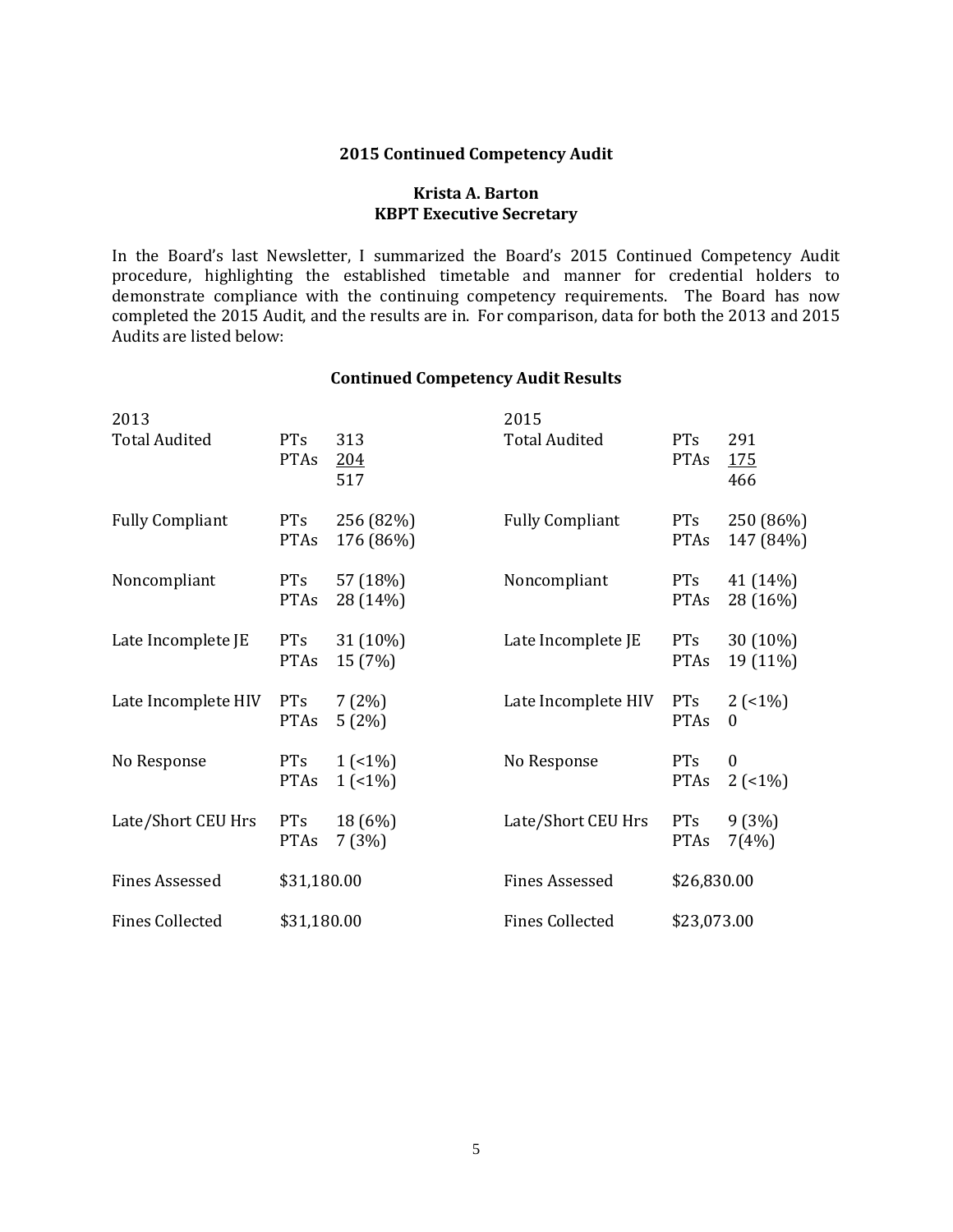# 6

# **Disciplinary Actions**

**May 2015 – December 2015**

Stephen Curley KBPT Staff Investigator

The following is a summary of disciplinary actions taken by the Board since the last Newsletter was published. It is intended as a summary for informational purposes only. All information is believed to be accurate. However, complete terms of each disciplinary action are contained in the Board's records. Monetary amounts paid to the Board may reflect the investigative costs and not necessarily the scope and severity of the violation(s).

### **Herat Desai, PT** Date: 05/21/2015

**Final Action:** Final Order – A violation of KRS 327.070(2)(b) by engaging in, permitting, or attempting to engage in or permit the performance of substandard patient care, KRS  $327.070(2)(c)(2)$  by having engaged in or attempted to engage in a course of lewd or immoral conduct, KRS 327.070(2)(m) by being impaired by reason of a mental, physical, or other condition that impedes his or her ability to practice competently and KRS 327.070(2)(k) by failing or refusing to obey any lawful order or administrative regulation of the board. License to practice physical therapy is revoked.

### **Donald Bruce Taylor, PT**  $D$  **Date: 07/30/2015**

Final Action: Order and Settlement Agreement - More than one count of a violation of KRS 327.070(2)(h) by engaging in fraud or material deception in the delivery of professional services. Reprimand, three years probation, \$2,500 administrative fees, \$1,000 fine, monitoring, home health restriction, and CEUs.

### **Tambra Foushee Roe, PT** 2008 2009 2015

**Final Action:** Order and Settlement Agreement - Violation of KRS 327.020(1) or (3) by practicing physical therapy on a lapsed license. Reprimand, and \$600 fine.

# **Rebecca Allyson Combs, PT** Date 11/05/2015

**Final Order:** The Board voted to accept the Hearing Officer's Recommended Order of Default. Ms. Comb's license to practice Physical Therapy has been revoked.

### **Edward Bunn, PT** Date 11/05/2015

**Final Action:** Order and Settlement Agreement - Violation of 201 KAR 22.045 by failing to provide proof of the necessary hours for continued competency. Reprimand and \$620 fine.

### **Kimberly Kuncl, PT**  $Dat{et{11/05/2015}}$

**Final Action:** Order and Settlement Agreement - Violation of 201 KAR 22.045 by failing to provide proof of the necessary hours for continued competency. Ms. Kuncl's license to practice Physical Therapy has been voluntarily surrendered.

# **Douglas Stephenson, PTA** Date 11/05/2015

**Final Action:** Order and Settlement Agreement - Violation of 201 KAR 22.045 by failing to provide proof of the necessary hours for continued competency. Reprimand and \$1,080 fine.

# Ashley Stone, PT Date 11/05/2015

**Final Action:** Order and Settlement Agreement - Violation of 201 KAR 22.045 by failing to provide proof of the necessary hours for continued competency. Reprimand and \$620 fine.

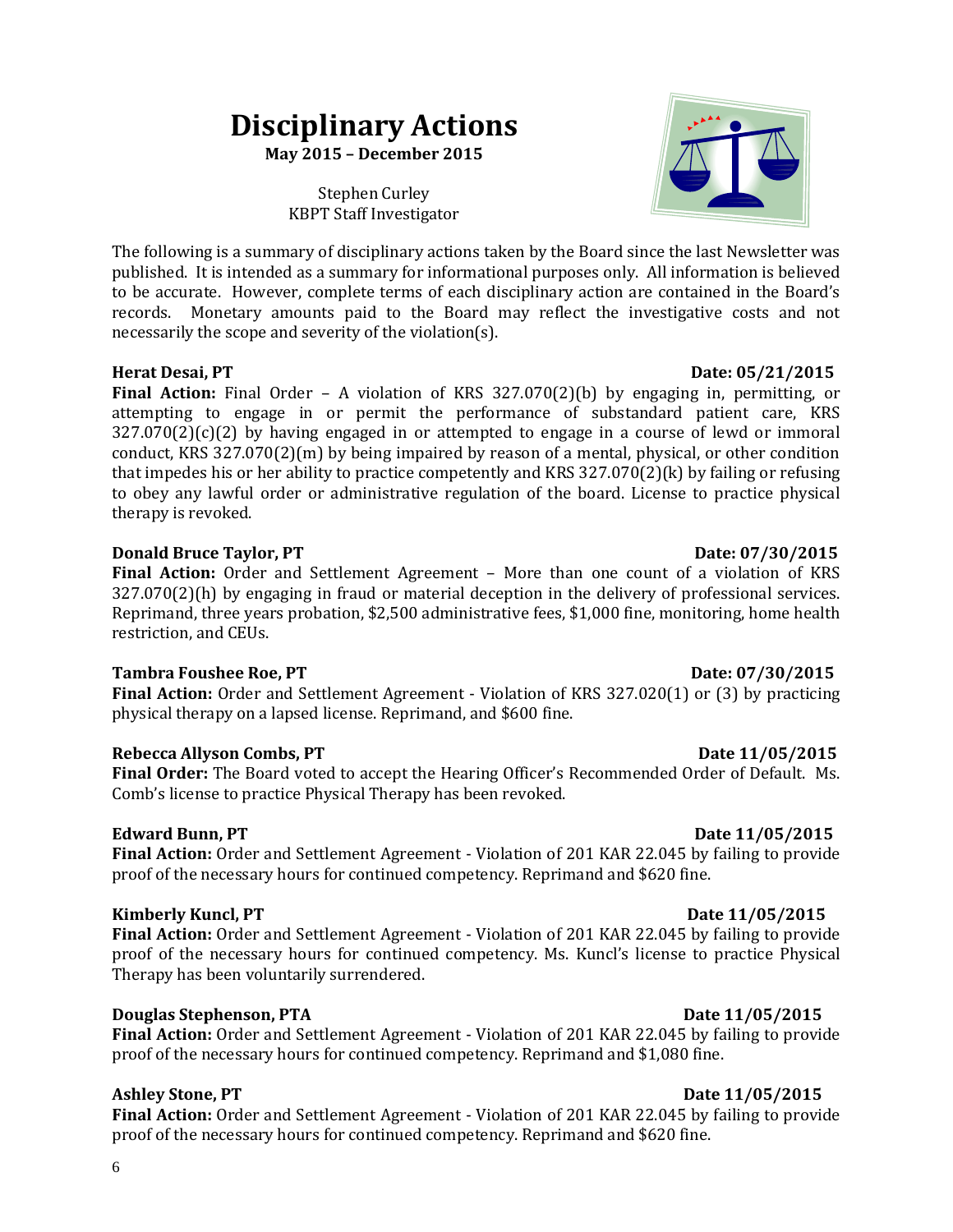#### 7

#### **Cathy Whitaker, PT** Date 11/05/2015

**Final Action:** Order and Settlement Agreement - Violation of 201 KAR 22.045 by failing to provide proof of the necessary hours for continued competency. Reprimand and \$840 fine.

#### **Immediate and Temporary Suspension**

**Douglas Adams, PT** Date: 07/30/2015 **Probable Violation:** KRS 327.070(2)(k) and KRS.327.070(2)(a) **Action**: Immediate Temporary Suspension, effective 08/06/2015

#### **Term Protection Violation**

**The following is a list of violations of KRS 327.020(3)** *"It shall be unlawful for any person, or for any business entity, its employees, agents, or representatives to use in connection with his or its name or business activity the words "physical therapy," "physical therapist," "physiotherapy," "physiotherapist," "registered physical therapist," the letters "P.T.," "L.P.T." or any other words, letters, abbreviations or insignia indicating or implying directly or indirectly that physical therapy is provided or supplied or to bill for physical therapy unless such physical therapy is provided by or under the supervision of a physical therapist licensed and practicing in accordance with this chapter."*

#### **Agreed Orders**

**Kelly Flowers, Equi-Ther, LLC,** an Agreed Order was signed on 04/23/2015 regarding the unlawful use of the words "physical Therapy" in a news article.